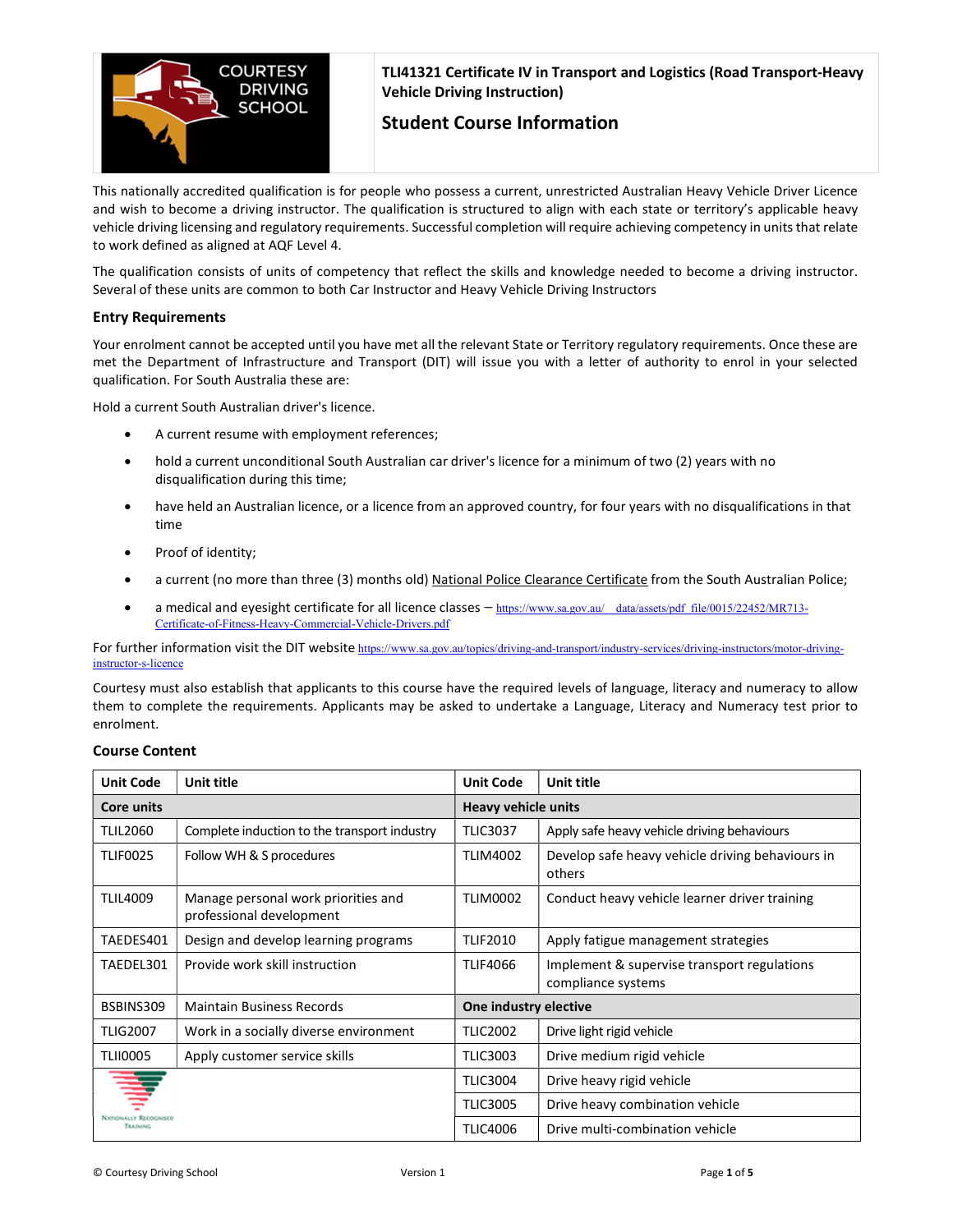### CORE UNITS

### TLIL2060 Complete induction to the transport industry

This unit involves the skills and knowledge required to complete workplace induction to the transport industry.

### TLIF0025 Follow WH&S procedures

This unit involves the skills and knowledge required to follow work health and safety (WHS)/occupational, health and safety (OHS) procedures.

### TLIL4009 Manage personal work priorities and professional development

This unit involves the skills and knowledge required to manage personal work priorities and professional development.

#### TLIG2007 Work in a socially diverse environment

This unit involves the skills and knowledge required to apply cultural awareness, communication principles and problem-solving techniques to facilitate working in a socially diverse environment.

#### TLII0005 - Apply customer service skills

This unit involves the skills and knowledge required to apply customer service skills.

### BSBINS309 - Maintain Business Records

This unit describes the skills and knowledge required to maintain the records of a business on an operational basis.

#### TAEDES401 Design and develop learning programs

This unit describes the performance outcomes, skills and knowledge required to conceptualise, design, develop and review learning programs to meet an identified need for an individual or group of learners.

#### TAEDEL301 Provide work skill instruction

This unit describes the skills and knowledge required to conduct individual and group instruction, demonstrate work skills and assess the success of training and one's own training performance, using existing learning resources in a safe and comfortable learning environment.

# HEAVY VEHICLE UNITS

### TLIC3037 Apply safe heavy vehicle driving behaviours

This unit involves the skills and knowledge required for higher-order operating of heavy vehicles. This unit applies to heavy vehicle drivers required to apply safe operating driving behaviours.

#### TLIM4002 Develop safe heavy vehicle driving behaviours in others

This unit involves the skills and knowledge required to teach eligible heavy vehicle learner drivers from diverse backgrounds how to develop, monitor and maintain safe heavy vehicle driving strategies and behaviours. This unit applies to heavy vehicle driving instructors.

#### TLIM0002 Conduct heavy vehicle learner driver training

This unit involves the skills and knowledge required to teach heavy vehicle learner drivers from diverse backgrounds how to prepare, explain, demonstrate, monitor and maintain safe heavy vehicle driving skills. This unit applies to heavy vehicle driving instructors.

#### TLIF2010 Apply fatigue management strategies

This unit involves the skills and knowledge required to apply fatigue management strategies within the transport and logistics industry.

#### TLIF4066 Implement and supervise transport regulations compliance systems

This unit involves the skills and knowledge required to implement and supervise transport regulations compliance systems within the transport and logistics industry.

# INDUSTRY ELECTIVE UNITS

| <b>TLIC2002</b> | Drive light rigid vehicle       | These units involve the skills and knowledge required to drive a vehicle of the<br>required licence class safely in accordance with relevant state/territory road<br>and traffic authority licence requirements and regulations. These units include                                                                                                             |  |
|-----------------|---------------------------------|------------------------------------------------------------------------------------------------------------------------------------------------------------------------------------------------------------------------------------------------------------------------------------------------------------------------------------------------------------------|--|
| <b>TLIC3003</b> | Drive medium rigid vehicle      |                                                                                                                                                                                                                                                                                                                                                                  |  |
| <b>TLIC3004</b> | Drive heavy rigid vehicle       | systematic and efficient control of all vehicle functions, monitoring traffic and<br>road conditions, managing vehicle condition and performance, and effectively<br>managing hazardous situations. Driving is performed with limited or minimum<br>supervision, within duty of care responsibility for self and others in achieving<br>the prescribed outcomes. |  |
| <b>TLIC3005</b> | Drive heavy combination vehicle |                                                                                                                                                                                                                                                                                                                                                                  |  |
| <b>TLIC4006</b> | Drive multi-combination vehicle |                                                                                                                                                                                                                                                                                                                                                                  |  |
|                 |                                 | No licensing, legislative or certification requirements apply to this unit at the<br>time of publication.                                                                                                                                                                                                                                                        |  |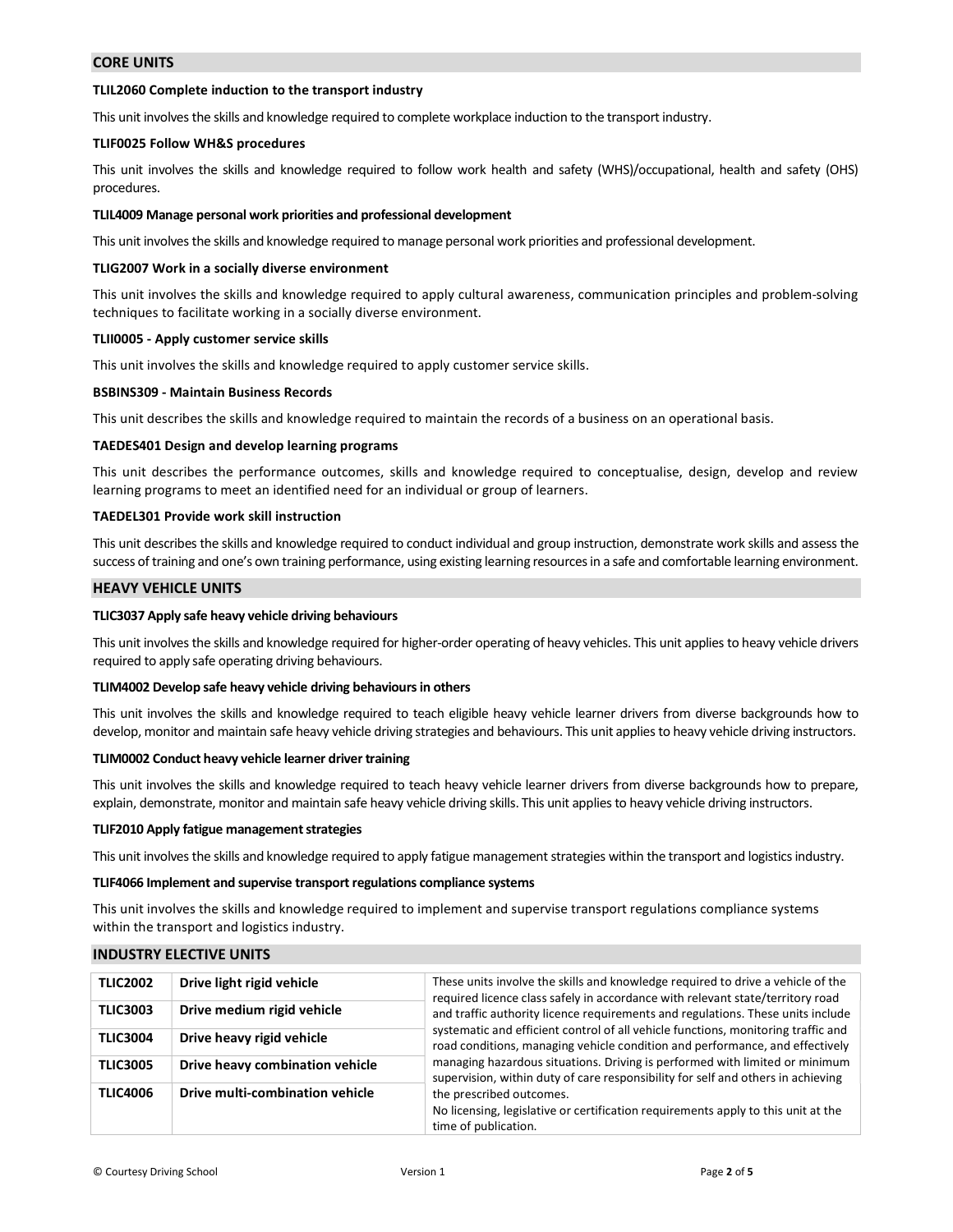# **Delivery**

- Courses are delivered at our Wingfield Training Facility, 57 Wingfield Road, WINGFIELD
- Courses are structured on a flexible basis to meet the needs of students. Delivery includes classroom theory and in-vehicle practical training and assessment. Units are clustered to provide a more holistic delivery and assessment program.
- Training is a mix of theory and practical in vehicle training.
- The heavy vehicle instructor course is scheduled over approximately six (6) months with additional hours per week of home study required to complete assessments or practice driving tasks.

By successfully completing the TLI41321 Certificate IV in Transport and Logistics (Road Transport-Heavy Vehicle Driving Instruction) and meeting all the entry and DIT requirements you will be issued a Heavy Vehicle Driving Instructor's licence (HVDI licence).

In order to become an Authorised Examiner, you will need to meet further requirements.

Please speak to a staff member if you would like further information on this.

# Provision of quality training and assessment

- As a nationally Accredited Registered Training Organisation, Courtesy Driving School aims to provide quality training and assessment services to its students, in accordance with the Standards for Registered Training Organisations (RTOs) 2015.
- Prior to enrolment students will be given course information sheets/brochures and a copy of the Courtesy Student Handbook that outlines our obligations to you as a prospective student. It also provides advice relating to your responsibilities as a student.
- The Courtesy enrolment form requires that you acknowledge and sign that you have received this information. The enrolment form also has details relating to fees and refunds.
- Once enrolled, Courtesy will keep students informed of any changes that may affect their participation

# Student rights if Courtesy Driving School is unable to meet its training delivery obligations.

- Students may have the option to receive a full refund for training not delivered, or
- Have their enrolment transferred to another Registered Training Organisation offering this qualification.
- In the event that Courtesy is no longer able to operate as an RTO all records will be transferred to the Australian Skills Quality Authority (ASQA).

### Assessment

- Assessment is competency based and will include a mixture of classroom-based exercises, written assignments, practical and in-vehicle assessments.
- Students are required to undertake a Road Law assessment at a Service SA centre, a separate fee applies for this assessment. Some class time will be allocated to discussion of these rules and working through practice questions; however, you may need to set aside personal time for private study. As a practice please complete the Give way questions and the multiple choice test which can be found on the RAA website: https://www.raa.com.au/motor/drivingschool/learners-practice-tests.
- Student and Assessment Guides issued by Courtesy Driving school, provide all required information for this course. All assessment learner packs must be completed for all units of competency within this qualification. The learner assessment packs will be collected and marked. Please refer to Courtesy Driving School's Assessment policy for more information. All learner assessment packs are retained by Courtesy Driving School as per our Records Management Policy.
- The final assessment requires you to plan a series of lessons for instruction in an MR vehicle using competencies from the DIT training manuals. These lessons are presented in vehicle at the end of the course. You will be provided with a separate assessment booklet for this detailing the assessment process and providing planning templates, driving competency standards and assessment criteria. The final assessment will also include a competency and commentary drive.
- Students are required to notify DIT two (2) days before the Regulator Final Assessment and advise which five (5) lessons you will be presenting. A Standards and Training officer from the DIT will ride in the vehicle to observe this assessment and the competency and commentary drives.
- All other written and practical assessments must be successfully completed before undertaking the final assessment.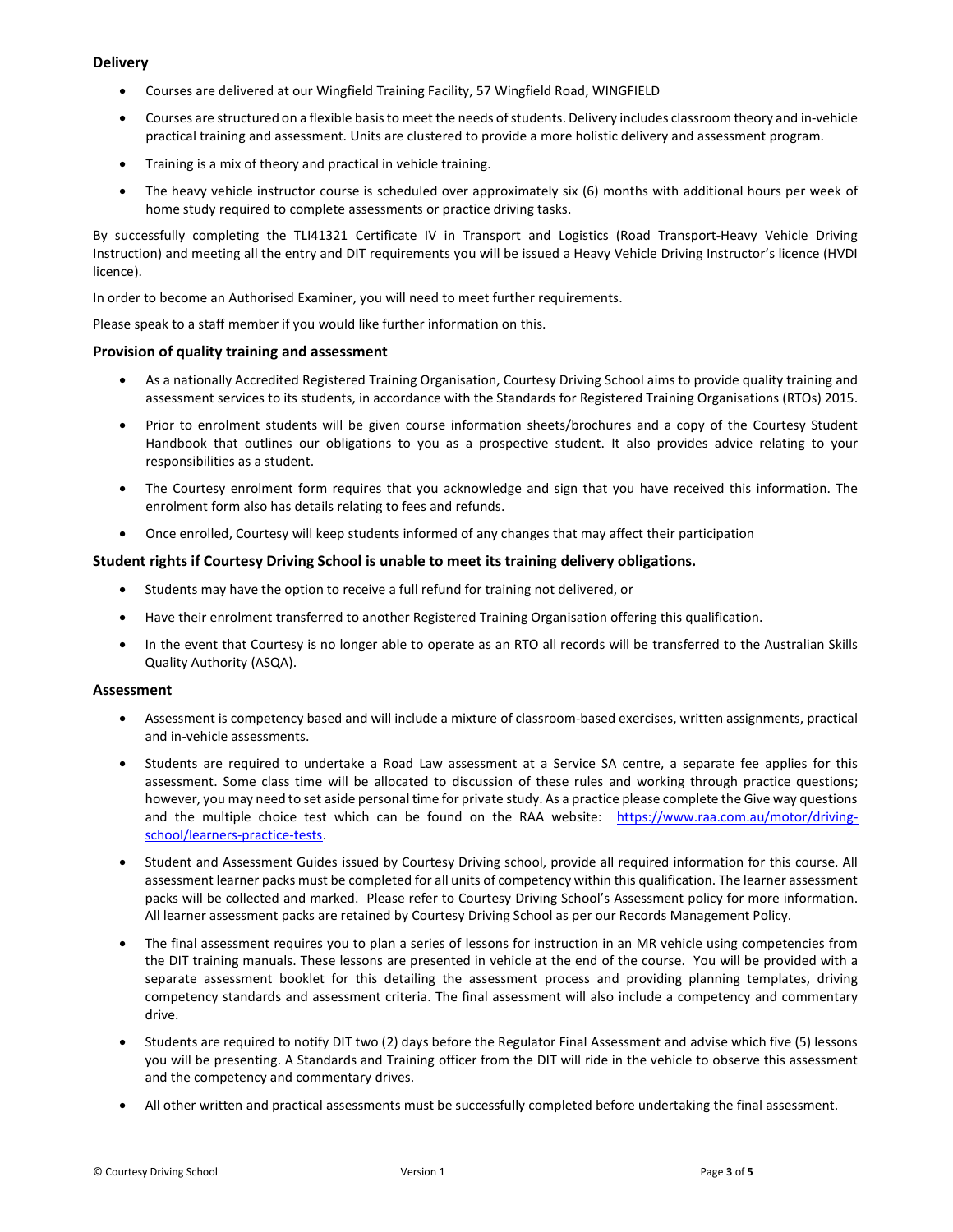# Issuance of AQF certification documentation

- Courtesy issues Certification documentation promptly (within 30 days) that clearly outlines the qualification completed.
- Courtesy will only issue a qualification when a student has successfully met all the requirements of each unit of competency.
- Courtesy Driving School will issue a Qualification parchment with a Record of Results on the reverse when a student has successfully completed all units of competency that make up the entire qualification.
- Courtesy Driving School will issue a Statement of Attainment for all units of competency completed successfully where a full qualification was not obtained.
- Courtesy maintains all required documentation as per the Records management policy.
- Should a student damage or lose their parchment there is a charge of \$50 for the issue of a duplicate.

# Recognition of prior learning

- Recognition of prior learning is a form of assessment that provides the opportunity for you to have your skills, knowledge and experience recognised towards a formal qualification.
- You may have gained these skills and knowledge through training, work experience or general experiences such as committee memberships or volunteer work. There is a charge for RPL; however, the process may save you valuable time and money. Before you enrol in a course speak to your trainer to see if this process will be of value to you. The unit descriptors in this brochure may assist you to identify where you may have relevant skills. RPL application forms are available from your trainer. For more information on RPL please refer to the Assessment policy.
- The Regulator DIT has some specific RPL requirements. Your trainer will discuss these with you.

# Mutual recognition

• If you have completed any of these units you may be able to receive recognition for these. You will need to provide relevant original academic transcripts that show the unit name and code and a current resume to demonstrate currency within the industry.

# Fees and charges.

- For details of fees please refer to the fee schedule on page six (6) of this document.
- Fees include all Courtesy Driving School learning and assessment materials.
- Please note Service SA will charge a separate fee for the Road Law assessment that is part of the course.
- Fees do not include the issue of your Heavy Vehicle Driving Instructor Licence, as detailed under Career pathways
- The Regulator Final assessment will incur a fee with DIT and a truck hire fee from Courtesy Driving School if applicable.
- For further information on payment of fees please refer to the Payment of fee's policy.

### Refund Policy

 Refunds are not granted automatically. Students are expected to be aware of their work and personal commitments before they enrol, and it will be necessary to establish that the cause of the withdrawal could not be reasonably anticipated before enrolment. Please refer to the student handbook for more information.

### Complaints and grievances

- Courtesy Driving School encourages all clients, staff and/or contractors to voice concerns arising from any situation within the control of the management or staff, including any educational matter that causes a student or staff/contractor serious concern or distress.
- Please refer to the Courtesy Driving School Student handbook for detailed information relating to the management of complaints and grievances and other agencies that you may refer to.

### Career Pathways

- On successful completion of all units of competency you will be issued with a TLI41321 Certificate IV in Transport & Logistics (Heavy Vehicle Driving Instructor).
- This qualification will allow you to apply to the DIT for a Heavy Vehicle Driving Instructor Licence, provided that you pass the Regulator Final Assessment and all other licence requirements, as listed under entry requirements continue to be met, i.e. as long as you have not accumulated any convictions and still have an unconditional driver's licence). A fee applies for the issue of this licence.